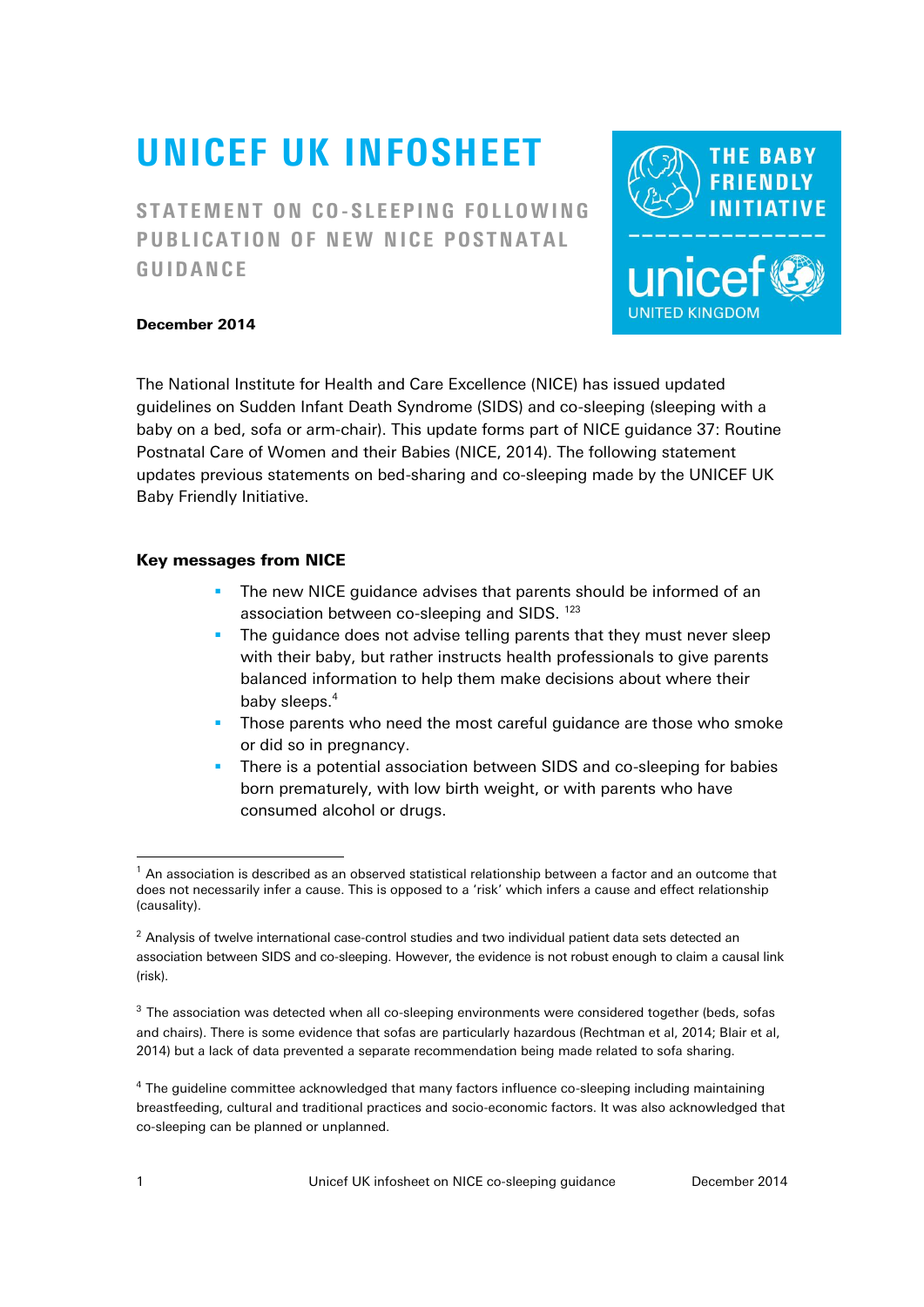#### Points for consideration

- The guideline is clear on the need to give parents balanced information to allow informed decision making. In order for this to happen, a parentcentred discussion on caring for babies at night, tailored to individual circumstances, is required. Instructing health professionals to simply 'tell' all parents not to bed-share does not fulfil the recommendations made in the guideline or support parents to keep their baby safe.
- The guideline defines the difference between an association and a risk. It is therefore important that this be considered when planning staff training and the information to be provided for parents. Keeping key messages related to co-sleeping and SIDS proportionate and contextualized within a broader discussion on night time care will do much to help parents relate the guidance to the reality of their lives.
- The needs of breastfeeding mothers and babies were not considered as part of this guideline. Breastfeeding has many advantages for mothers and babies and increasing breastfeeding rates is an agreed priority. Breastfed babies feed frequently both day and night in the early weeks following birth. There is a positive association between bed sharing and breastfeeding (Blair, Heron & Fleming, 2010), as this makes frequent feeding possible for mothers who also need to rest. Given the profound effect on maternal and child health that breastfeeding can have, it is important that discussions with parents on night time care acknowledge and address the particular needs of breastfeeding mothers.
- The guideline defines co-sleeping as 'parents or carers sleeping on a bed or sofa or chair with an infant'. Parents can share beds, sofas and chairs with a baby while asleep, awake, sitting upright, lying down, in contact or not in contact with the baby. It is therefore important that health professionals define co-sleeping clearly when talking to parents, as otherwise parents could gain the impression that any contact with their baby is risky. We suggest that health professionals use language appropriate to the individual situation: co-sleeping refers only to situations where both are asleep, bed-sharing is only used to refer to when an actual bed is shared, and sofa-sharing is used to refer to the situations where parents share a sofa with their baby and to distinguish it from bed-sharing.
- It is known that a large proportion of UK parents sleep with their baby at some point, whether they intended to or not (Bolling et al, 2007; Blair & Ball, 2004). Acknowledging this reality is important, as it will help form the basis of honest conversations between health professionals and parents, based on individual circumstances and needs.
- There is evidence that co-sleeping on a sofa is riskier than co-sleeping in a bed (Rechtman et al, 2014; Blair et al, 2014), even though there was a lack of sufficiently detailed data for NICE to make separate recommendations on this. It is therefore important that health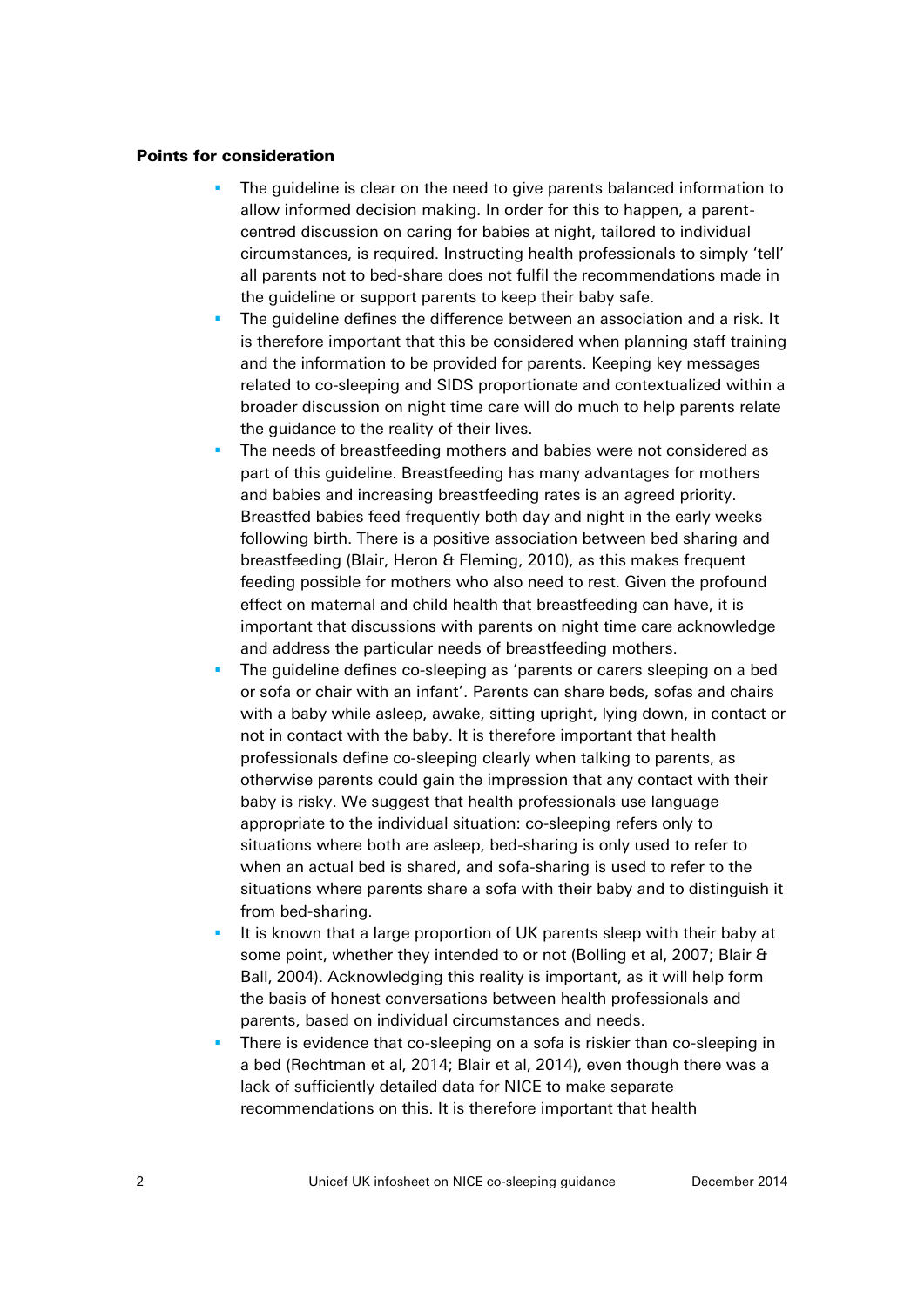professionals do not inadvertently drive tired parents to feeding and caring for their baby on a sofa by overstating the risks of staying in bed.

 The guideline committee was asked to consider co-sleeping in relation to SIDS only. Therefore, other considerations such as general SIDS prevention or preventing accidents are not included in the guidance. When discussing night time care with parents it is important that health professionals consider safety issues as well as those related to SIDS. This relates to cots, beds, sofas and chairs.

# Current Unicef UK recommendations for health professionals on discussing bed-sharing with parents – under review

Outlined below are Unicef UK's current recommendations to health professionals on the key information to be discussed with all parents, in order to protect babies. These are intended to be used in conjunction with the leafet [Caring for your baby at night](http://www.unicef.org.uk/BabyFriendly/Resources/Resources-for-parents/Caring-for-your-baby-at-night/) (Unicef UK Baby Friendly Initiative, 2013). These recommendations will be reviewed shortly in order to ensure that they are in line with the new NICE guidance.

Simplistic messages in relation to where a baby sleeps should be avoided; neither blanket prohibitions nor blanket permissions refect the current research evidence.

The current body of evidence supports the following key messages, which should be conveyed to all parents:

- The safest place for your baby to sleep is in a cot by your bed
- **Sleeping with your baby on a sofa puts your baby at greatest risk**

Your baby should not share a bed with anyone who:

- $\overline{\phantom{a}}$  is a smoker
- **has consumed alcohol**
- **has taken drugs (legal or illegal) that make them sleepy.**

The incidence of SIDS (often called "cot death") is higher in the following groups:

- **Parents in low socio-economic groups**
- **Parents who currently abuse alcohol or drugs**
- **Young mothers with more than one child**
- **Premature infants and those with low birthweight**

Parents within these groups will need more face to face discussion to ensure that these key messages are explored and understood. They may need some practical help, possibly from other agencies, to enable them to put them into practice.

#### **References**

Blair, P.S., Ball, H.L. (2004). The prevalence and characteristics associated with parent-infant bed-sharing in England. Archives of Disease in Childhood. doi:10.1136/adc.2003.038067